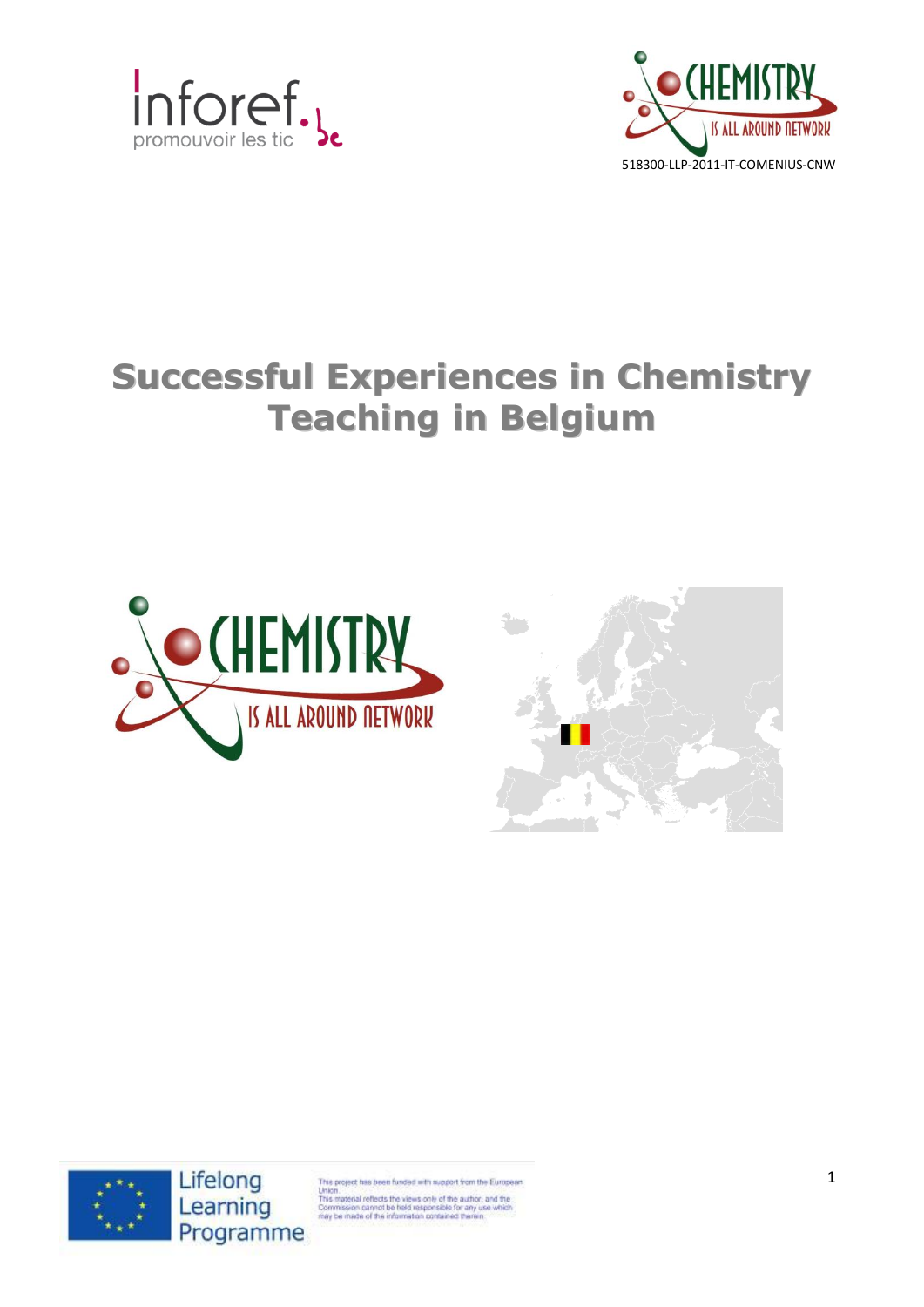



# **SUCCESSFUL EXPERIENCES IN CHEMISTRY TEACHING IN BELGIUM**

## **JULIEN KEUTGEN**

INFOREF LIÈGE, BELGIUM *INFO@INFOREF.BE*

## **Abstract**

*Teaching resources have been collected and reviewed since the beginning of the "Chemistry is All Around Network" project, as provided for in the project. Yet, Inforef and its working group went further as they used this opportunity to create new resources and train teachers to use them. Different working groups of teachers were formed. Since late 2013, Inforef has organised the testing of those resources in the different schools involved in the project. The idea was to create complete lesson sequences in which ICT resources would be integrated in a relevant way. The audience includes secondary school students of various levels and future science teachers.*

## **1. Introduction**

The official website of education in French-speaking Belgium is enseignement.be [1]. It contains among many things a list of resources and publications on education available for all, as well as news on many education-related events, initiatives and projects, videos, curricula, legal texts, lists of skills, a forum...

Another related source of information is the magazine "Prof" [2]. This monthly magazine, published by the Ministry of education, is sent in paper format to all teachers, and can be downloaded for free on enseignement.be. It contains articles by experts on all facets of education, from legislations to specific initiatives.

Several universities have their own scientific publications with articles by experts in all scientific fields. These include "Presses Universitaires de Louvain" [3] by the Catholic University of Louvain, "Atout Sciences" [4] by the University of Namur and "Education & Formation" [5] by the University of Mons. All publications by the University of Liège are available on the open access platform Orbi [6] at [http://orbi.ulg.ac.be/?locale=fr.](http://orbi.ulg.ac.be/?locale=fr)

Regarding ICT resources, the website of the project "École Numérique" (description in chapter 3.1) contains several links to websites approved by the Ministry of education with digital educational resources [7]. Still on "École Numérique", several teachers provide testimonials [8] about their use of educational resources.

# **2. Key competences and their development in chemistry education**

Competences to achieve were set in 1997 by the decree "Missions" [9] of the French-speaking Community of Belgium. They are divided into three categories: "socle de competences" (core skills) [10] in primary school, terminal skills in secondary school, training and qualification profiles for professionals.

Core skills are divided between skills (or know-how) and knowledge. In science [11] the general categories of **skills** are the following: "approaching a complex reality"; "investigating a research lead"; "structuring", "communicating", "validating and summarising results". The general categories of **knowledge** are: "living beings"; "energy"; "matter"; "air", "water and earth"; "men and the environment"; "history of life and science". In both cases, the general categories are divided in several skills or type of knowledge. They tend to concern sciences rather than specific scientific disciplines. Chemistry is not a separate subject in primary schools, but many of those skills will apply there when students eventually have chemistry lessons.

Terminal skills in science [12], in secondary schools, are divided in two general categories: basic sciences and general sciences. Basic sciences are addressed to all students and provide knowledge and skills that



Lifelong Learning Programme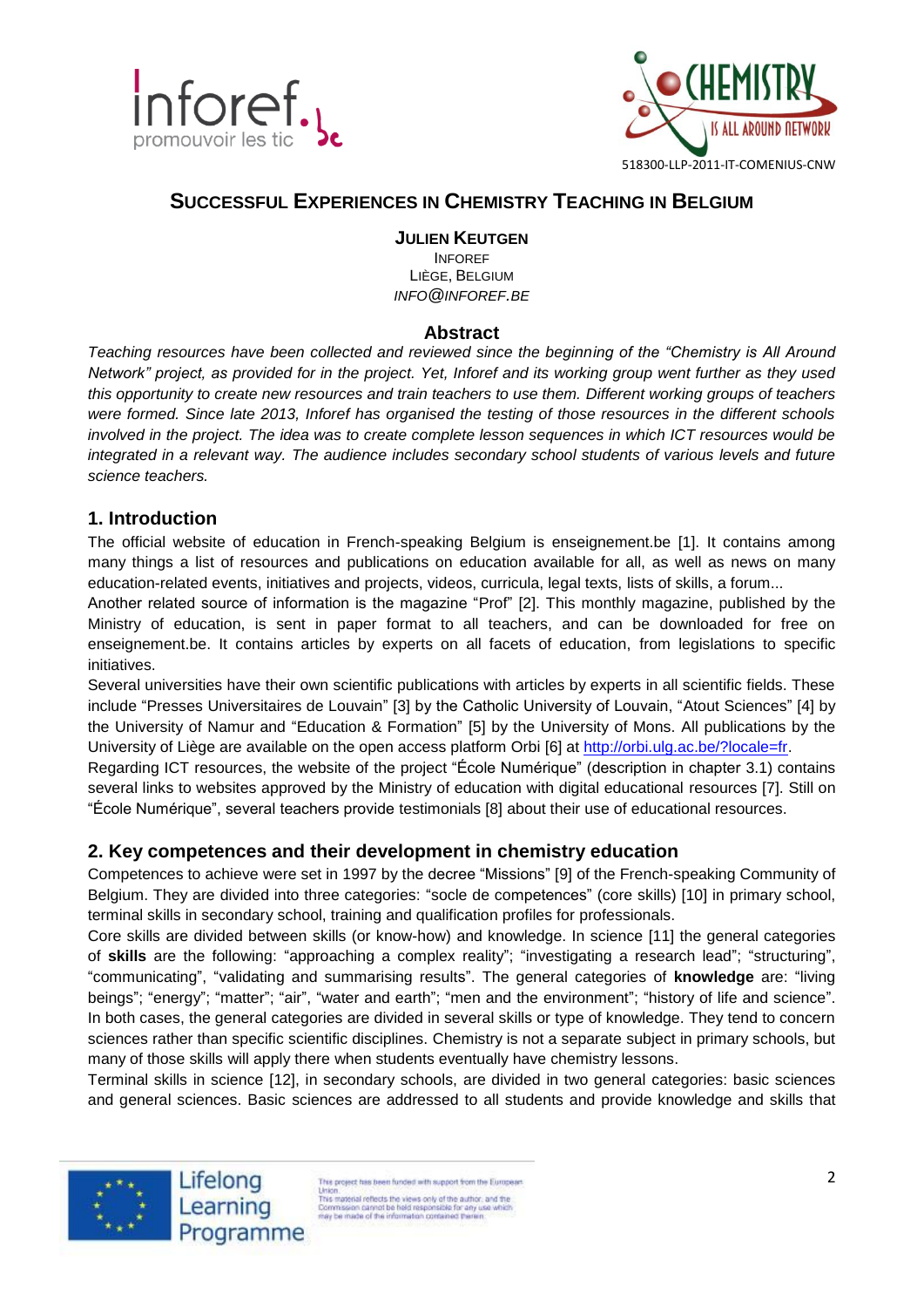



are useful in everyday life, while general sciences are addressed to students who will pursue scientific education.

Skills in basic sciences include general skills and attitudes (intellectual honesty, balance between openmindedness and scepticism, curiosity and team work) and disciplinary knowledge and skills. The latters have different sets of skills in biology, physics and chemistry: living in the universe (ch: constitution of matter), living on earth (ch: natural cycles of elements, classification of elements, chemical functions, matter cohesion), living in society (ch: reactivity, transformation and use of substances, conversion of chemical energy into electric energy), living in family (ch: common chemical products, security and health, acids, bases and salts, oxidisers and reducers), living with one's body (notions of biochemistry, chemistry and hygiene).

Skills in general sciences are divided between **common skills** to biology, chemistry and physics, and **disciplinary knowledge and skills**. The first category is itself divided between "attitude respecting scientific ethics" (the same four as the general attitude and skills for basic sciences) and "commanding scientific skills" (fundamental concepts, models and principles; conducting a research and using models; using experimental procedures; building a logical reasoning; using communication procedures; solving concrete applications; using the appropriate mathematic and computer tools; using scientific knowledge to enrich interdisciplinary representations; making links between approaches and notions seen in sciences and other courses). All those skills are more detailed in the official text [12]. In chemistry, there are twelve categories of knowledge and skills: 1) constituents of matter; 2) matter at the atomic and molecular scale; 3) periodic classification; 4) the ionic model; 5) matter cohesion; 6) the ideal gas law; 7) solutions; 8) the chemical reactions; 9) elements of thermodynamics and chemical kinetics; 10) main chemical reactions and properties of common substances; 11) notions of organic chemistry; 12) using some common substances. For each set of skills are provided examples of questioning, specific skills and items of knowledge that need to be acquired.

# **3. Examples of successful experiences**

# **3.1 Digital school**

The main focus of the Belgian working group was ICT, and particularly how to use ICT appropriately in class so that it can really motivate students and help them understand the topic (integrating experiments, interactions between students...).

Based on an official survey [13] of the Walloon Region and a European survey of schools [14], it emerged that, in comparison with most European countries, Walloon schools are behind in terms of ICT equipment. This has an influence on teacher's use, but it is not the only factor. The survey pinpoints several measures that should be implemented to improve the situation: 1) developing and improving the network infrastructure, which includes an internet connection for each classroom; 2) raising the number of connected computers. Schools already have many desktop computers so they should be equipped with mobile material (laptop, tablets...); 3) training and assisting teachers to an educational use of ICT. It is indispensable to raise their confidence so that they use ICT in class; 4) creating favourable conditions to command ICT in school. Training "resource people" to provide assistance (not replace!) teachers in the use of ICT and giving those people a status; 5) fostering the creation of digital resources and expertise sharing, for example through call to projects and supports to initiatives; 6) setting up a narrower cooperation between the people active in digital development. Of those measures, the fifth one is particularly relevant to the project activities.

The French-speaking Community of Belgium aims to implement concrete actions to help schools develop information and communication technologies in education. Thus, currently it is possible to present three plans that have been developed.

First, the "Cyberécole" plan from 1999, aimed to provide 20,000 computers to primary and secondary



Lifelong Learning Programme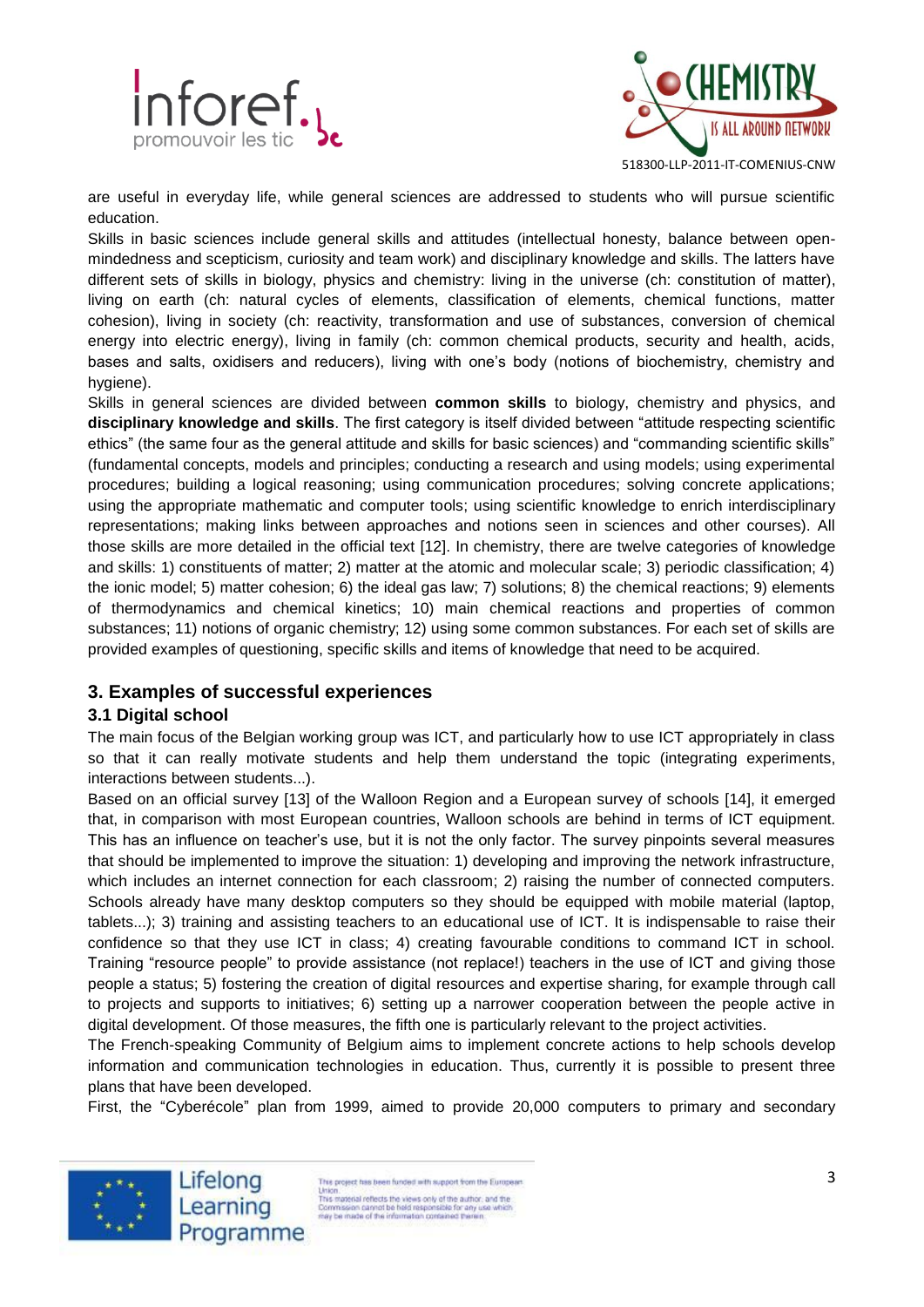



schools in the Walloon Region.

Then, in 2005, the "Cyberclasse" [15] plan was proposed, aiming this time to provide 40,000 computers to school over several years. Gradually, interactive whiteboards appear, first slowly, but with a will to equip classes constantly better.

Meanwhile, in 2003, the concept of "Passeport TIC" [16] was launched. This "passport" was created from the observation that ICT are increasingly present in homes and schools but that students (and often teachers) do not know how to use them accurately and cannot use them fully. Thus, lessons are proposed to train primary and lower secondary school students to an intelligent and enlightened use of those new tools. Armed with success, this "passport" still exists and, every year, classes can subscribe so that students receive it at the end of the training.

Finally, in 2011, the project "École Numérique" [17] was launched. Based on submitted innovating educational projects, schools receive grants to prepare themselves for the future. Indeed, schools can submit a project to integrate ICT in education proposing ideas on the positive educational impact for the schools.

This initiative – that literally means "Digital School" – comes from several ministers, including the minister of compulsory education. The call for projects includes two axes:

1. an axis "compulsory and continuing education", targeting "projects based on an innovative use of ICT in the educational approach";

2. an axis "educational categories in colleges", targeting future teachers' initial training to implement ICT in their educational approach and to create educational contents and resources.

The selected innovative educational projects will make it possible to:

• test new educational uses supported by ICT in the context of education through skills, as it is carried out in the French-speaking Community of Belgium ("Fédération Wallonie-Bruxelles");

• assess the relevance of using, in the context of education, a large array of technological equipment and digital resources;

• identify factors that guarantee the dissemination of educational uses and technologies on which they are based, and the means to solve possible difficulties, at the level of the French-speaking Community.

The projects submitted by schools are evaluated according to several criteria (originality, innovative aspect, benefits for students' learning, exportability of the project, details of the project, correspondence between the means and the aims). Support and training by experts are provided. The laureates in 2013-2014:

The Walloon minister of new technologies, in charge of upper education in the French-speaking Community and the minister of compulsory education approve the selection of seventy-two schools selected by a jury of experts in the framework of the second call for projects "École numérique". All the projects concern the creation of digital educational sequences on tablet, interactive whiteboard and in network. Two schools involved in the project "Chemistry is All Around" (HELMo and Collège Sainte-Véronique) were selected to carry out sequences in chemistry: "Using the IWB and modelling to complement the experimental approach". This sequence integrates experiments, ICT – with the Interactive Whiteboard – and the systemic approach, as advised by Jean-Luc Piecynsky, one of the experts involved in the "Chemistry is All Around Network" project.

## **3.2 Experience assessment**

When they submit a project to École Numérique, schools also have to complete a descriptive sheet. It contains basic data on the activity (what discipline, audience, length, material that will be used), a description of its different phases and the skills targeted by the activity. These skills are divided between discipline-



Lifelong Learning Programme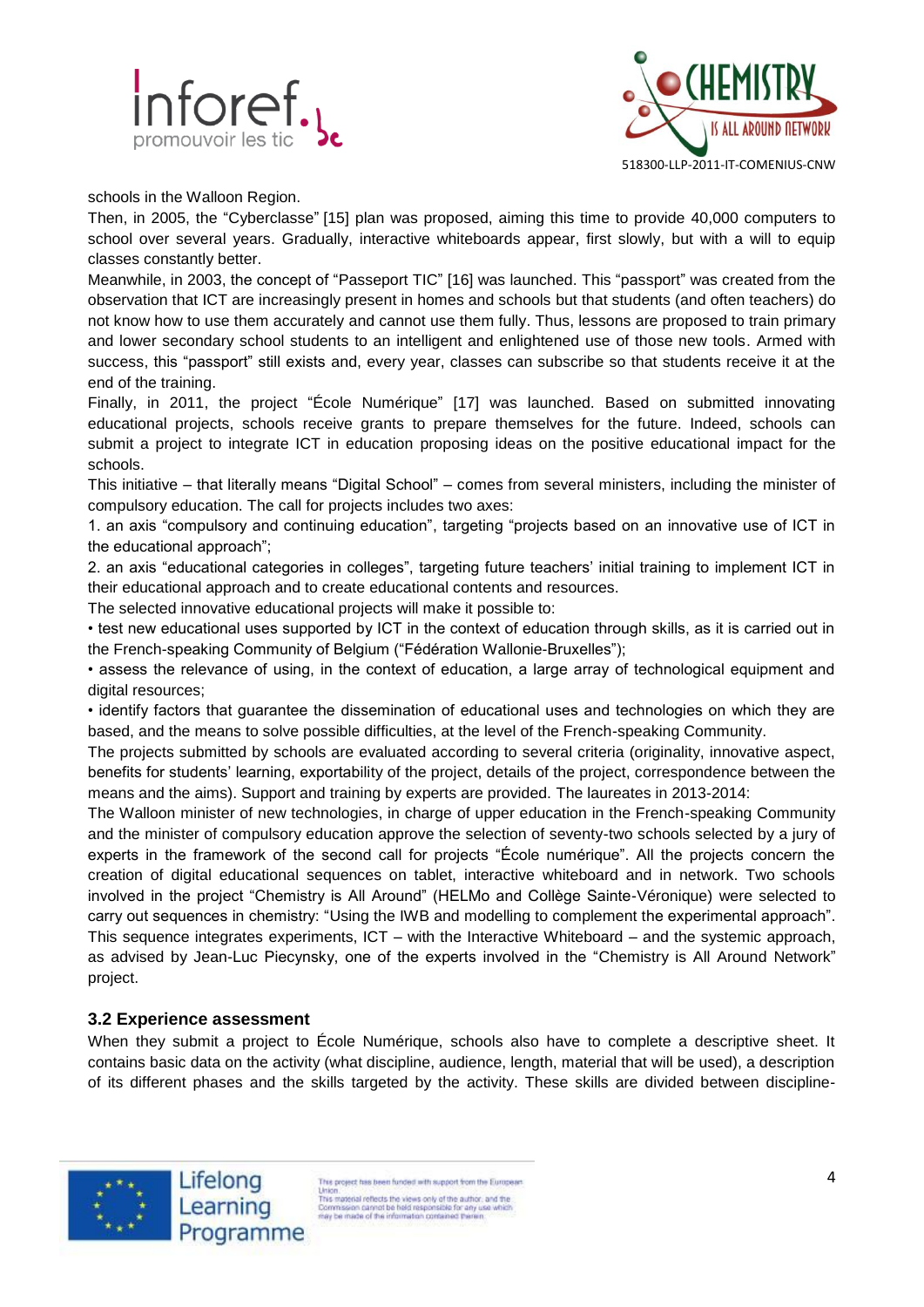



518300-LLP-2011-IT-COMENIUS-CNW

specific skills, ICT skills and transversal skills. Teachers or whoever submitted the project are invited to evaluate the activity, although this is apparently not compulsory.

Specifically regarding HELMo, the activity that was tested targeted two families of tasks: to describe, explain a phenomenon or how an object works, to predict the evolution of a phenomenon (FT1) and to carry out an experimental approach (FT2). Those families of tasks each include several skills.

FT1: analysing the phenomenon; identifying the resources; using the resources; producing an explanation or making prevision(s); justifying the explanation or the prevision(s); communicating the explanation or the prevision(s).

FT2: identifying the object of the research; designing and/or conducting an experimental procedure; detecting the main parameters that can influence a phenomenon, and make predictions; designing an experiment; conducting an experiment; analysing the results and drawing conclusions; presenting the experiment in writing or orally.

Those families of tasks are assessed through a task called "science journalist".

# **4. The Impact of the Project on Successful Experiences**

# **4.1 Workshop**

The third national workshop took place on the 26<sup>th</sup> of February 2014 at HELMo-Sainte-Croix, in Liège. It gathered fifteen participants, including teachers, teacher trainers, future teachers and experts. Regarding successful experiences, the following topics were addressed:

## **4.1.1 MOOC – Fostering learning in the digital era**

Laurent Gruber presented the concept of MOOC (Massive Open Online Courses) to the participants. The digital era changes our relation to knowledge; the teacher is no longer the sole source of information as students can find it on the Internet. MOOC are online platforms that provide courses to a very large audience. There are two general categories of MOOC. xMOOC maintain a passive transmissive approach to knowledge (texts, videos...) while cMOOC connect learners who can teach each other. An increasing number of universities provide courses through MOOC.

Laurent Gruber then presented flipped classrooms, in which students prepare their lessons before seeing them in group in the classroom. This method makes it possible to foster interactions and practice in the classroom, moving away the transmissive part of the lesson.

#### **4.1.2 Examples of new learning sequences**

- Discovery of the chemical reaction in flipped classroom through the platform Claroline Connect (for third year students)

- "MOODLE: how can ICT support the investigative approach?" Evaluation of a teaching resource through the platform MOODLE. First year science students at HELMo tested the resource "Discovering the chemical reaction" on the Interactive Whiteboard. This sequence is addressed to third year secondary school students. According to the students (future teachers), there were two main benefits: increasing their knowledge of the subject and learning how to properly use the IWB in a lesson.

- "Evaluation of ICT tools – an experience in England". Jerome Kariger, a third year science student who writes his dissertation [18] on ICT in learning, travelled to Portsmouth in United Kingdom. During an observation internship, he tested a resource with English secondary school students. The resource uses animations presented on the Interactive Whiteboard. He then submitted questionnaires to teachers and students to evaluate the resource. This trip also provided the opportunity to observe the methods and technologies used in English science classes and to compare with the Belgian situation and practices.



Lifelong Learning Programme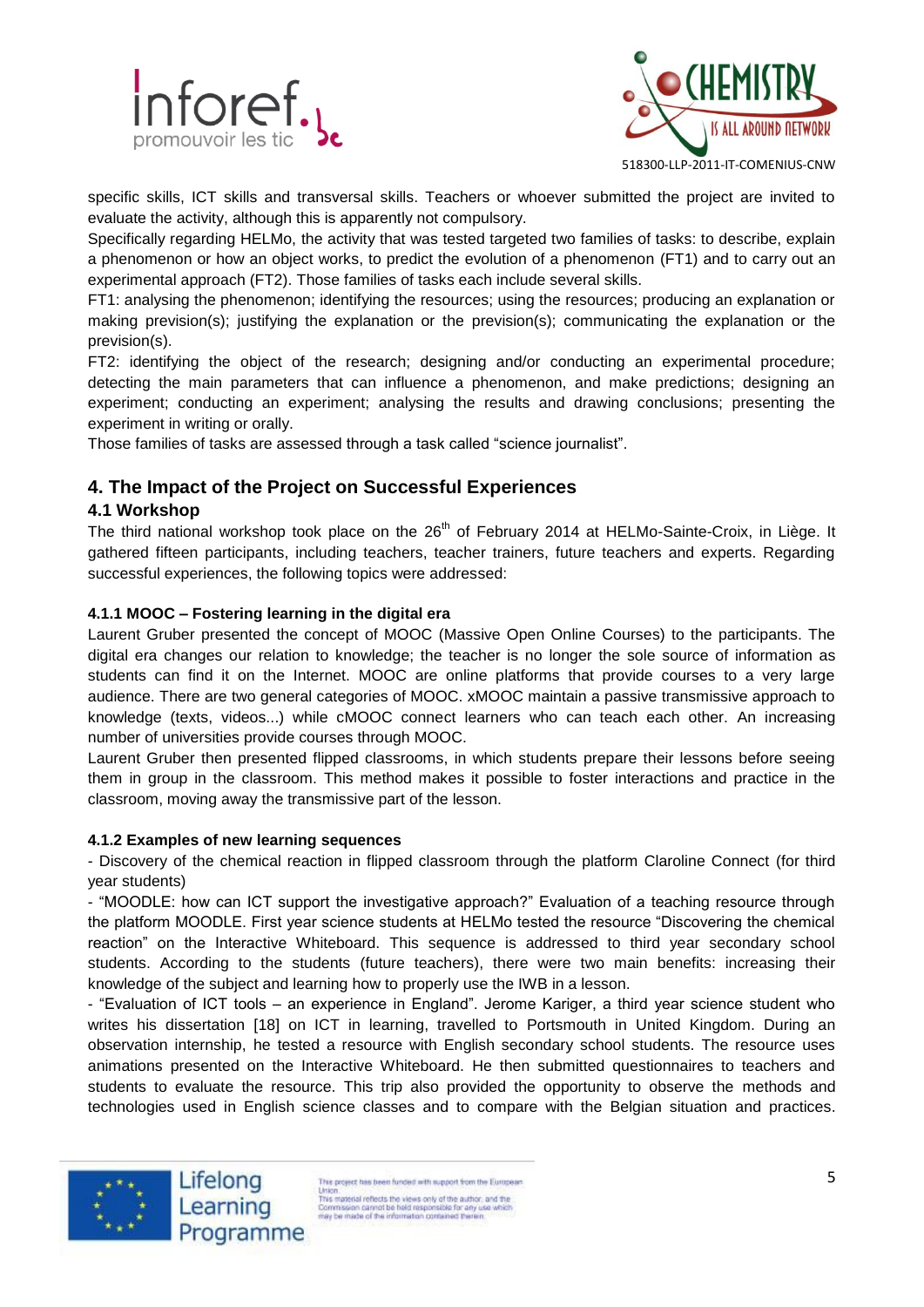



Among other, he noted that while English schools are better equipped in computer equipment, English teachers make little use of the interactivity of the IWB, highlighting the need for training to use it. The whole experience is the object of his dissertation, defended in June 2014 and will be presented during the final conference [19] of the "Chemistry is All Around Network" project in October in Genoa. For the purpose of the dissertation, new learning scenarios were also tested in Belgian classes (more about it in section 4.2.4).

- "Working group TIChimiE – Co-building learning scenarios using ICT". The working group TIChimiE gathers teachers and future teachers from different schools in Liège and its province. It is led by Divna Brajkovic, teacher trainer and expert in the project, who presented their results during the workshop. The working group was created thanks to two projects: the European project "Chemistry is All Around Network" and "École Numérique", a Belgian initiative to fund projects that involve ICT in education (see point 3.1). The objective of this group is to create learning scenarios in a triple cooperation:  $2^{nd}$  year science students – internship supervisors – HELMo science teachers. These scenarios foster the investigative approach and integrate ICT. ICT can support the investigative approach at different moments of the process in order to make the transition from the macroscopic to the microscopic level and to symbolic writing easier (see Divna Brajkovic's paper [20]).



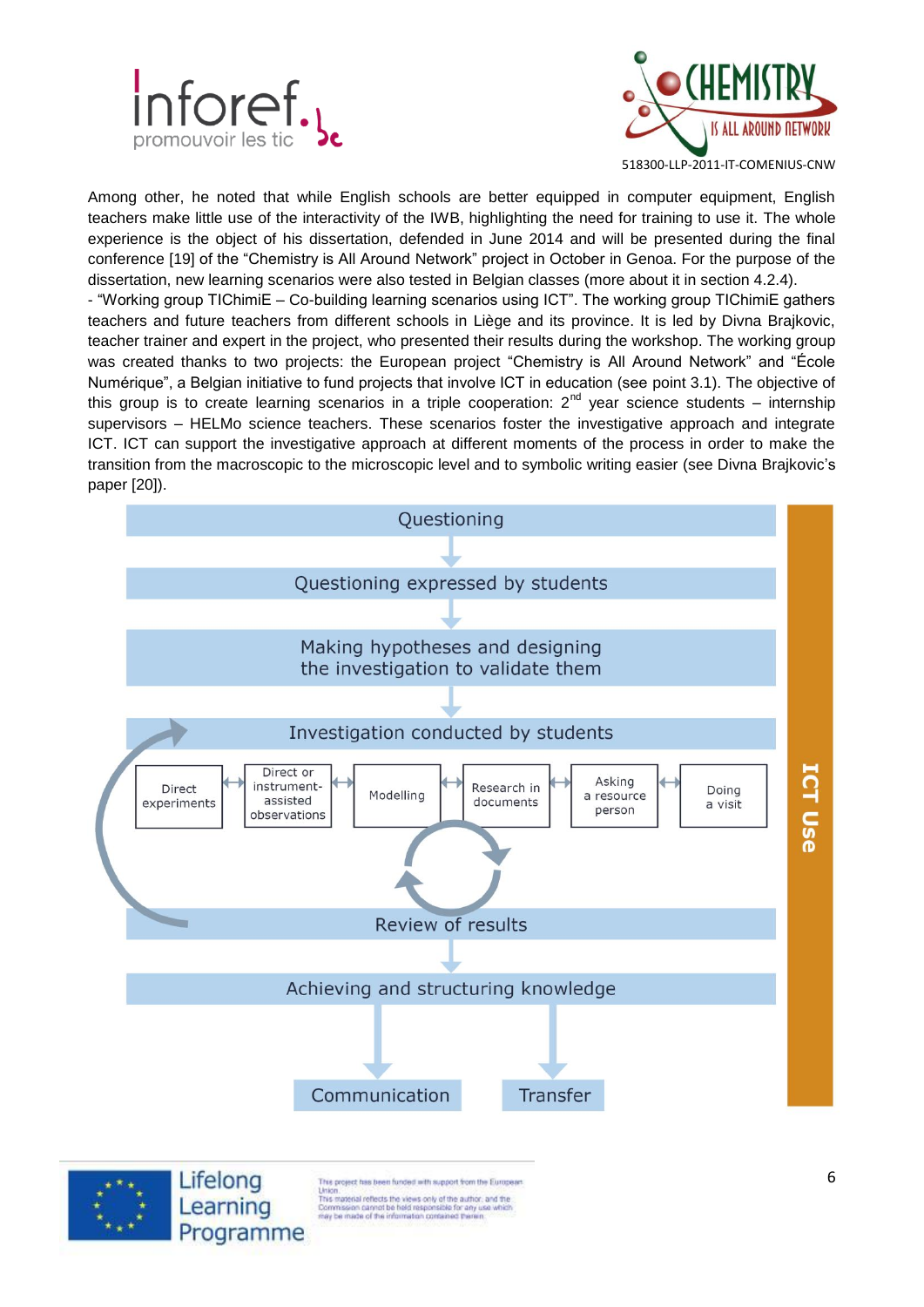



Fig. 1. Diagram showing the integration of ICT in the investigative approach

Four sub-groups work on four topics: "atom models", "photosynthesis", "introduction to chemistry" and "statics – components of forces". The groups work among other on the interactive whiteboard and tablets (received in the framework of the project "École Numérique") and with the technical help of Inforef (which provides training and support).

- "There's carbon, and then there's carbon": a riddle to solve on tablet, presented by Nathalie Matthys. Ms Matthys also showed the website Didac-TIC [21], which contains tools to be used in science classes.

- Implementation of a grid to review the interactivity in the use of the interactive whiteboard, by Tanguy Pironet.

## **4.2 Testing of ICT**

#### **4.2.1 Test with secondary school students**

We received feedback from the testing of two resources: "PhET" and "BBC School Science". Those resources were tested at Collège Sainte-Véronique in Liège with 73 students of third, fourth and fifth secondary years (14-17 years old). Those were English immersion classes, which means the students were able to use and evaluate the resources in English.

#### **PhET**

This websites contains nearly forty simulations in chemistry (and more in other sciences) freely available online. Each animation ends with a quiz to assess knowledge. Three animations were tested with the students. The topics were: "Balancing chemical equations", "Build an atom" and "Isotopes and Atomic Mass". Thanks to the animations students could better understand chemical concepts through visualisation of the microscopic level and using different approaches. The animations were used to reinforce subjects seen in theoretical lessons. Each student used it on an individual computer but discussions were allowed. Teacher's feedback

"Students consider it gave them a clear view of chemical concepts and therefore help them better understand these. Most of them felt they would be able to explain the topic to someone else after using the animations. Students were stimulated by the animations. The students took the quiz as a challenge and tried to answer faster than their classmates."

"This website is a great source of teaching material. This approach is innovative as each activity includes an interactive animation, with a recap and a quiz at the end. It can clearly help to understand better as it gives another approach to learning with different types of explanations."

#### Students' feedback

The resources received positive reviews from the students. Most of them enjoyed using it because of the interactivity. They particularly enjoyed the final quiz. They thought this resource fostered interactions and help them understand. Not all of them considered it more effective than books, because it contains less information, but they at least think it fostered practice. Most students think after using this resource they could explain the subject to another student, including those who felt the resource did not teach them much. Several students noted that, unlike in a lesson or with books, they are not disturbed by their mobile phones while using a computer. This highlights the motivating aspect of ICT resources.

#### Some quotes

"It's funny to learn because we are playing but we still learn."

"It's like a real course but we are the teacher because we do the job."



Lifelong Learning Programme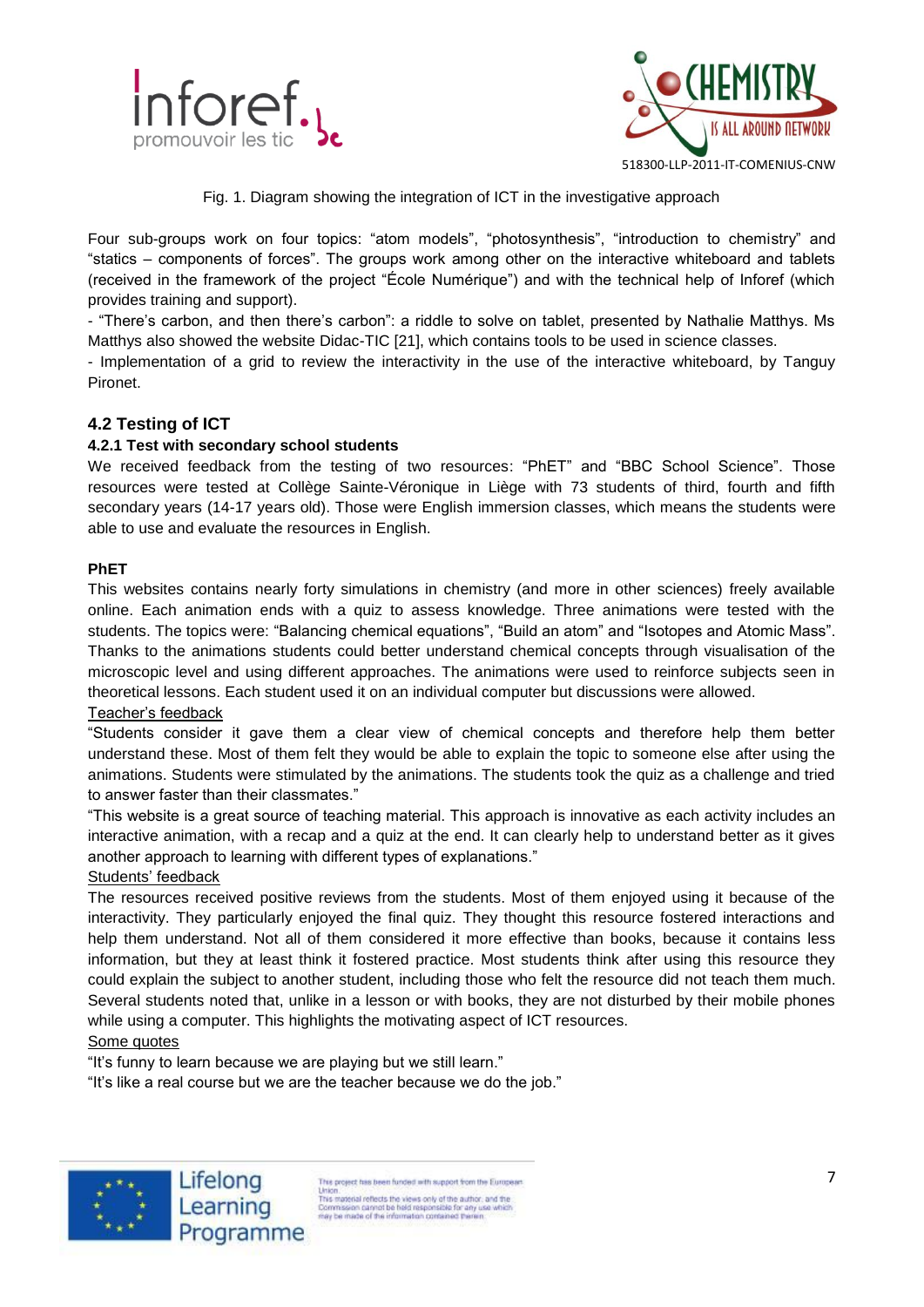



"Now, I am implacable on the subject about the atoms because trained to answer all the questions of the game very fast."

"We are easily talking and helping each other, and we can illustrate what we are saying with the website."

#### **BBC School Science**

The website proposes six activities; three were tested in class on the following topics: Particle model, Atoms and Elements, Compounds and Mixtures. This resource was tested by the same teacher as PhET, in a third year English immersion class of sixteen students. Unlike with PhET, it was impossible to use the resource individually because of oral explanations in the animations. The resource was therefore projected on an interactive whiteboard and one student was appointed to conduct the lesson in front of the classroom. Teacher's feedback

"The activities proposed on this website are useful to reinforce what is seen during 'theoretical' lessons. As it gives a different approach, using individual computers, it may raise the interest of some students. I'm not sure that it can help students understand faster but it can clearly help to understand better as it gives another approach with different types of explanations. I think that this approach is innovative as each activity includes an interactive animation, with a recap and a quiz at the end."

#### Students' feedback

The students enjoyed the interaction but it was limited as only one student had the possibility to run the activity in front of the class. The video recap and final exercises helped them understand better. Most of them felt they could explain the subject to their classmates after using the resource.

#### **4.2.2 Test with future teachers (Liège)**

The resource "Discovering the Chemical Reaction" was tested at *Haute École Libre Mosane* (HELMo) in Liège, with twenty-two first year students (future science teachers). It is a learning sequence that favours the experimental and systemic approach of the chemical reaction. Therefore, the activities (laboratory, observations of phenomena, modelling) are organised so as to facilitate a progressive gradation of abstraction levels (from the macroscopic to the microscopic levels). The interactive whiteboard is used as an open and interactive written support all along the sequence. The varied ICT resources integrated on this support makes the modelling of the phenomena, and thus transition to abstraction, easier. Since the resource is addressed to a secondary school audience, those students did not learn much, the focus was on how to use the resource with younger students.

Students could provide their feedback through a questionnaire on the learning platform Moodle. When asked what they learn, most students answered how to use the interactive whiteboard, or further applications of the IWB. While the sequence is addressed to younger students, several students who tested it said it helped them refresh some notions related to the chemical reactions. Students considered the sequence was well organised and stimulating, and could help understand the topic. Those learnings were built especially during the oral presentations in group supported by the IWB. According to them, learning is made easier by experimentation and the use of ICT. Mentioned obstacles to learning concern modelling during hypotheses. Besides, during knowledge consolidation exercises, some students had difficulties to analyse everyday life examples.

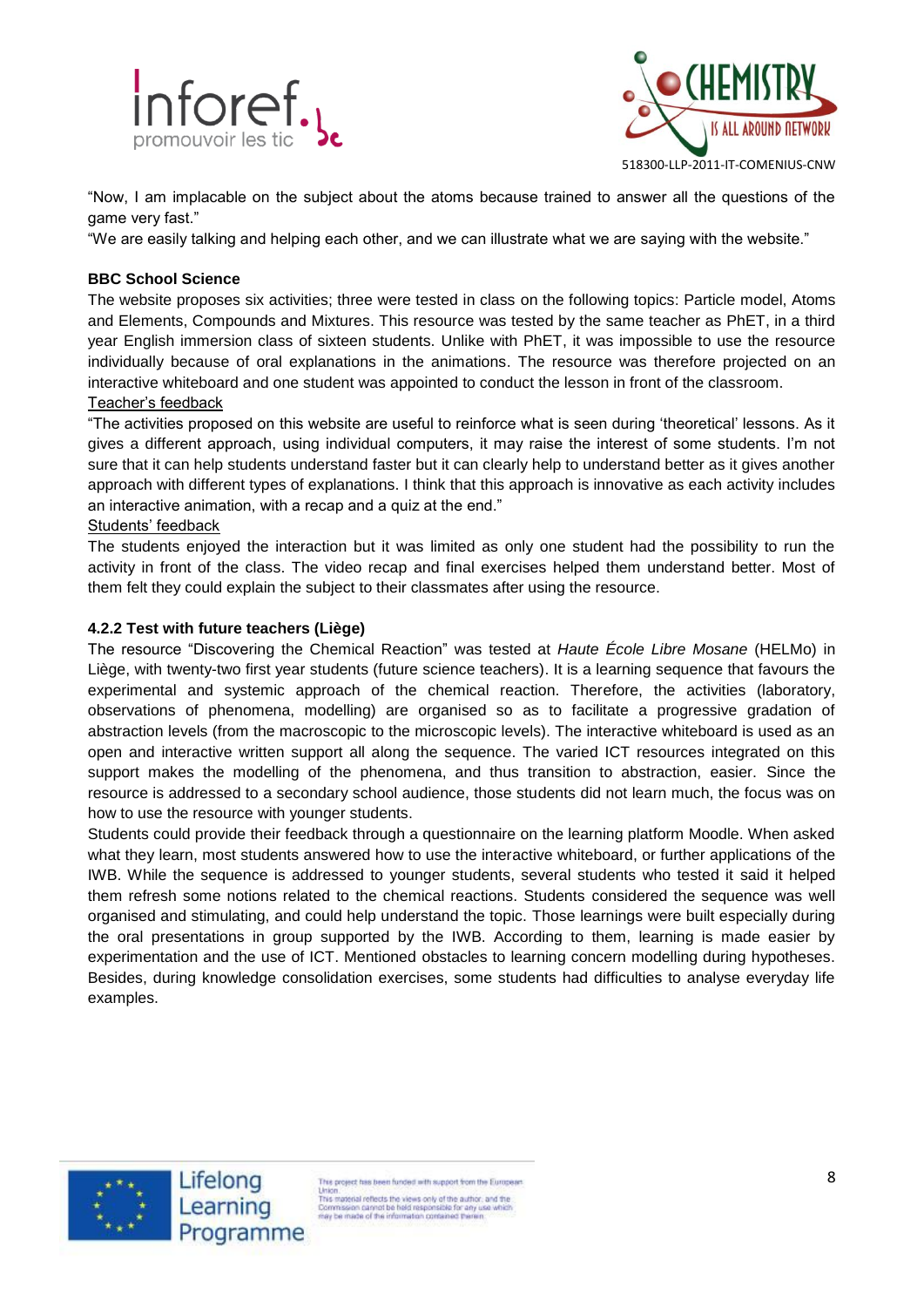



#### Teacher's conclusion

According to those first experimentations, based on a limited number of students, the following temporary conclusions can be drawn:

- a) Regarding the creation of learning scenarios integrating ICT: To foster chemistry learning, learning scenarios should specifically integrate ICT (videos, animations, IWB…) to support the investigative approach for a gradation of abstraction levels. Those learning scenarios would help develop scientific, technical and transversal skills.
	- In the experimented learning scenario, ICT resources, integrated in the IWB, are mainly used:
- In the beginning during the phases of questioning and common gathering of students' hypotheses,
- At the end for structuration and knowledge consolidation.

However, depending on the topics, ICT can be used at other moments of the process. Without replacing real experimentation, ICT can support the investigative approach at different moments of the process. Indeed, the main asset of ICT to support the investigative approach is the improved analyses of complex dynamic phenomena at the macroscopic level (with videos) and their modelling at the atomic and molecular levels (flash animations or others) to make the transition from the macroscopic to the microscopic level easier. ICT integrated to the IWB have other assets to support the investigative approach.

b) Regarding the assets of the IWB:

The assets of the IWB are presented in relation to the investigative approach. The four main categories are built on a student-centred educational approach.

The diagram below shows the most specific asset of the IWB, in the centre, interactivity, to which other assets, to be moderated, can be added: information stocking and use; information visualisation; production and creation process; automatic processing of complex information.



A detailed description of the testing is available on the project portal [22].



This project has been funded with support from the European Union.<br>
This material reflects the views only of the author, and the<br>
This material reflects the views only of the author.<br>
Commission cannot be hisld responsible for any use which<br>
may be made of the information contained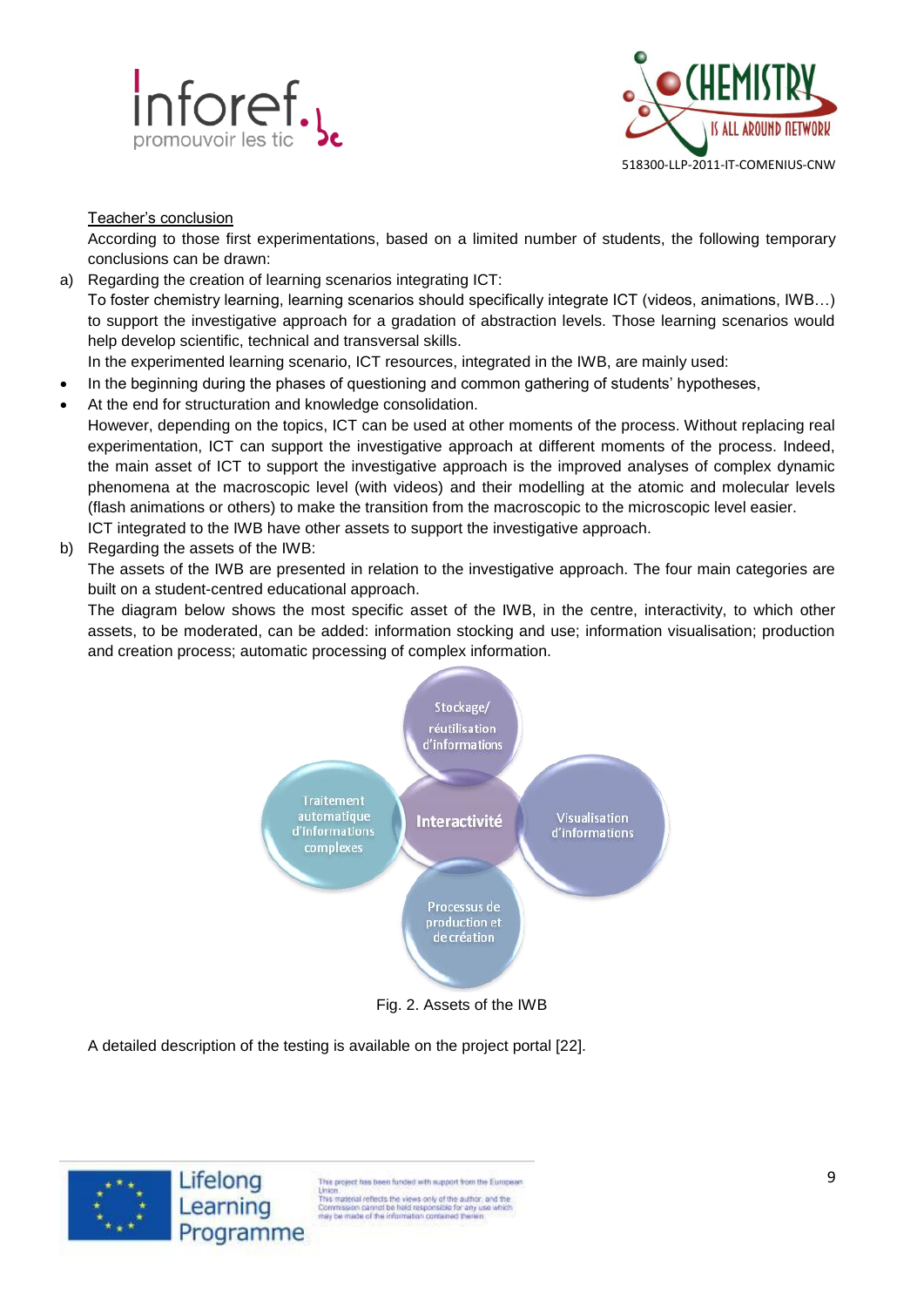



## **4.2.3 Test with future teachers (Louvain)**

Four resources were tested, three of them from the project portal: "Chromatography of Colorants Used in Medicines", "Ionic compound dissolution" and "PCCL". They were used at *École Normale Catholique du Brabant Wallon* (ENBW-Vinci) in Louvain-la-Neuve, in a second year class with future science teachers.

## **Chromatography of colorants used in medicine**

The learning objectives of this experience were the following: preparing a chromatography, practicing the scientific method and showing a chromatography. The exercise was carried out by small groups on a computer than shown in the classroom with an interactive whiteboard.

#### Teachers' feedback

The resource is a good way to test the exercises after a laboratory session.

#### Students' feedback

Students had mixed feeling about this resource as it contains many data, some of them too advanced, but they all liked the presence of a periodic table of elements.

#### **Ionic compound dissolution**

The objective of this exercise was to view what happens at the microscopic level during a dissolution and therefore better understand the phenomenon. It was used after a laboratory session.

#### Teachers' feedback

The animation is relevant and scientifically accurate, but needs to be used correctly by the teacher or students will just watch an animation without doing anything.

#### Students' feedback

The animation is clear and helps understand the phenomenon, but the teacher needs to present it to foster interactions between students, otherwise it is too passive.

#### **PPCL (Physics and Chemistry by a Clear learning)**

This resource makes it possible to visualise molecules thanks to 3D modelling. It was used to compare a Lewis structure and the geometry of molecules.

#### Teachers' feedback

It provides a good visualisation of the geometry of molecules. It respects the colour convention and relative size of the different atoms.

#### Students' feedback

Students can use the programme to draw structures and manipulate 3D atoms. It helps understand the concept, but does not foster interactions between students.

#### **4.2.4 New learning scenarios (Liège)**

Fort the purpose of his dissertation [18], Jérôme Kariger created three learning sequences on the following subject: metals and nonmetals; ions, anions and cations; molecular formula. They were tested in a third year class (14-15 year old students) in a secondary school near Liège. One of the purposes of the sequences is to use the IWB with all its functionalities, especially its interactivity. Two questionnaires were used to assess the sequence: one to assess the whole sequence trying to identify the moment that contributed most to their learning. The students thus completed three such questionnaires (one per sequence), and one to assess a specific animation and whether it helps understand the targeted concepts. This questionnaire is adapted from the WP2.C questionnaire. The students completed four such questionnaires (one per animation). The evaluation showed that a large majority of students are motivated by the use of the IWB.



Lifelong Learning Programme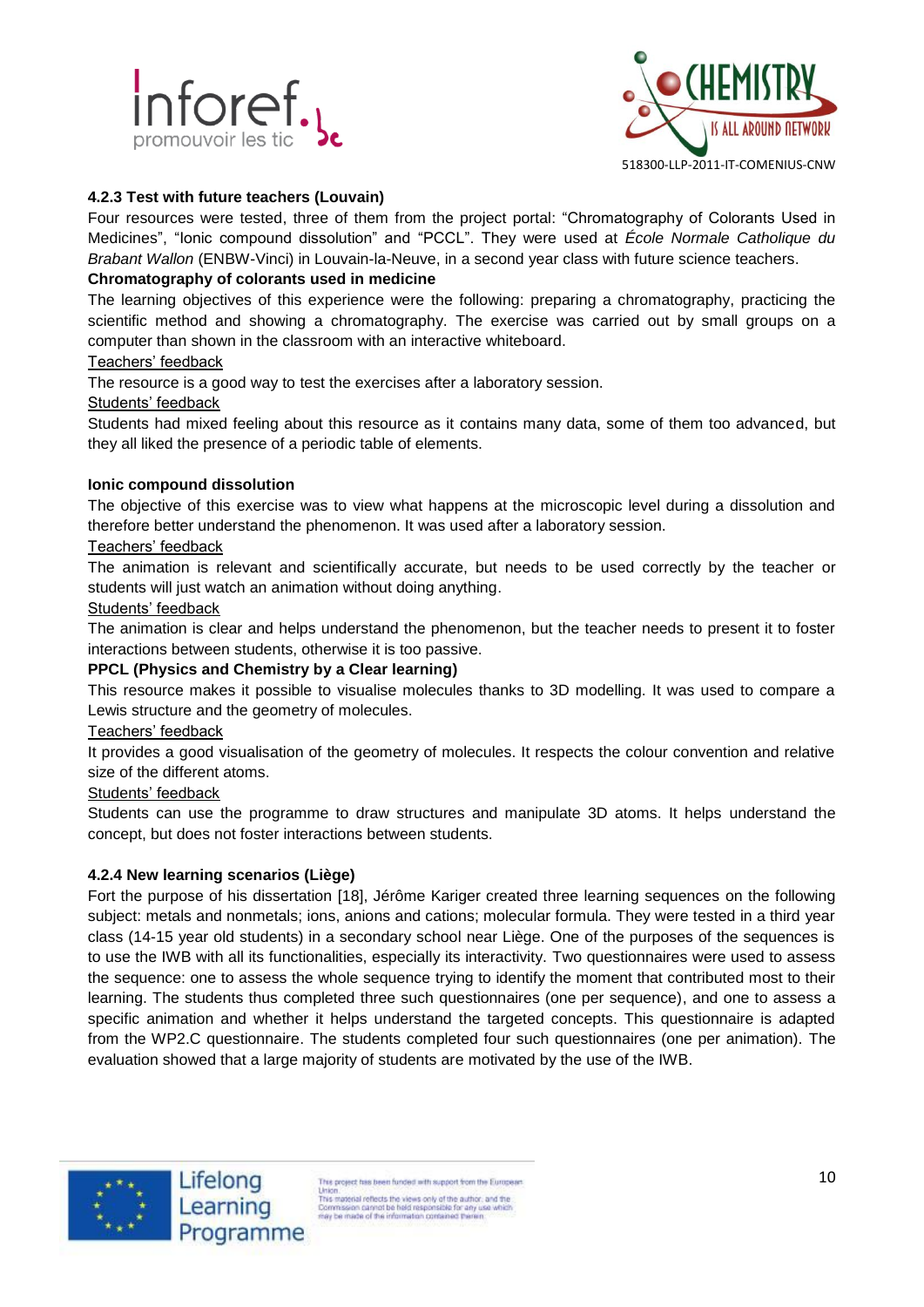





Fig.3. The IWB and students' motivation

# **5. Conclusions**

While Wallonia is still below the European average in terms of ICT equipment in schools, recent surveys showed there were some improvements. This is good news as the different experiences carried out the last couple of years in the framework of this project have shown that, when they are used correctly, ICT tools help students understand chemical concepts that are not always easy to grasp (seeing what happens at the microscopic level). Moreover, they are a major motivation tool for young people who have been all their life surrounded by computers and mobile devices. However, ICT cannot replace the teacher or experiments, nor should they be used as a mere accessory. Our teachers' most significant experiences consisted in whole lesson sequences that associated students' questioning, experiments, concrete modelling with objects and virtual modelling. Students were brought to ask questions, carry out scientific methods, use their imagination while animations helped them understand the notion providing a dynamic visualisation of the phenomenon studied. Through the involvement of future teachers in the testing, we hope to extend and develop those innovative practices.

# **6. Bibliography and References**

## [1] [www.enseignement.be](http://www.enseignement.be/)

- [2] Magazine "Prof",<http://www.enseignement.be/index.php?page=25869>
- [3] Presses Universitaires de Louvain,<http://pul.uclouvain.be/fr/>
- [4] Atout Sciences,<http://www.atoutsciences.be/>
- [5] Education & Formation,<http://ute3.umh.ac.be/revues/>
- [6] Orbi,<http://orbi.ulg.ac.be/?locale=fr>
- [7] Resources on "École Numérique",<http://www.ecolenumerique.be/qa/ressources/>
- [8] Teachers' testimonials on "École Numérique",<http://www.ecolenumerique.be/qa/temoignages/>
- [9] CFWB. (1997). Décret définissant les missions prioritaires de l'enseignement fondamental et de l'enseignement secondaire et organisant les structures propres à les atteindre. From http://www.gallilex.cfwb.be/document/pdf/21557\_004.pdf
- [10] Core skills (English version), [http://www.enseignement.be/download.php?do\\_id=10501&do\\_check=](http://www.enseignement.be/download.php?do_id=10501&do_check)